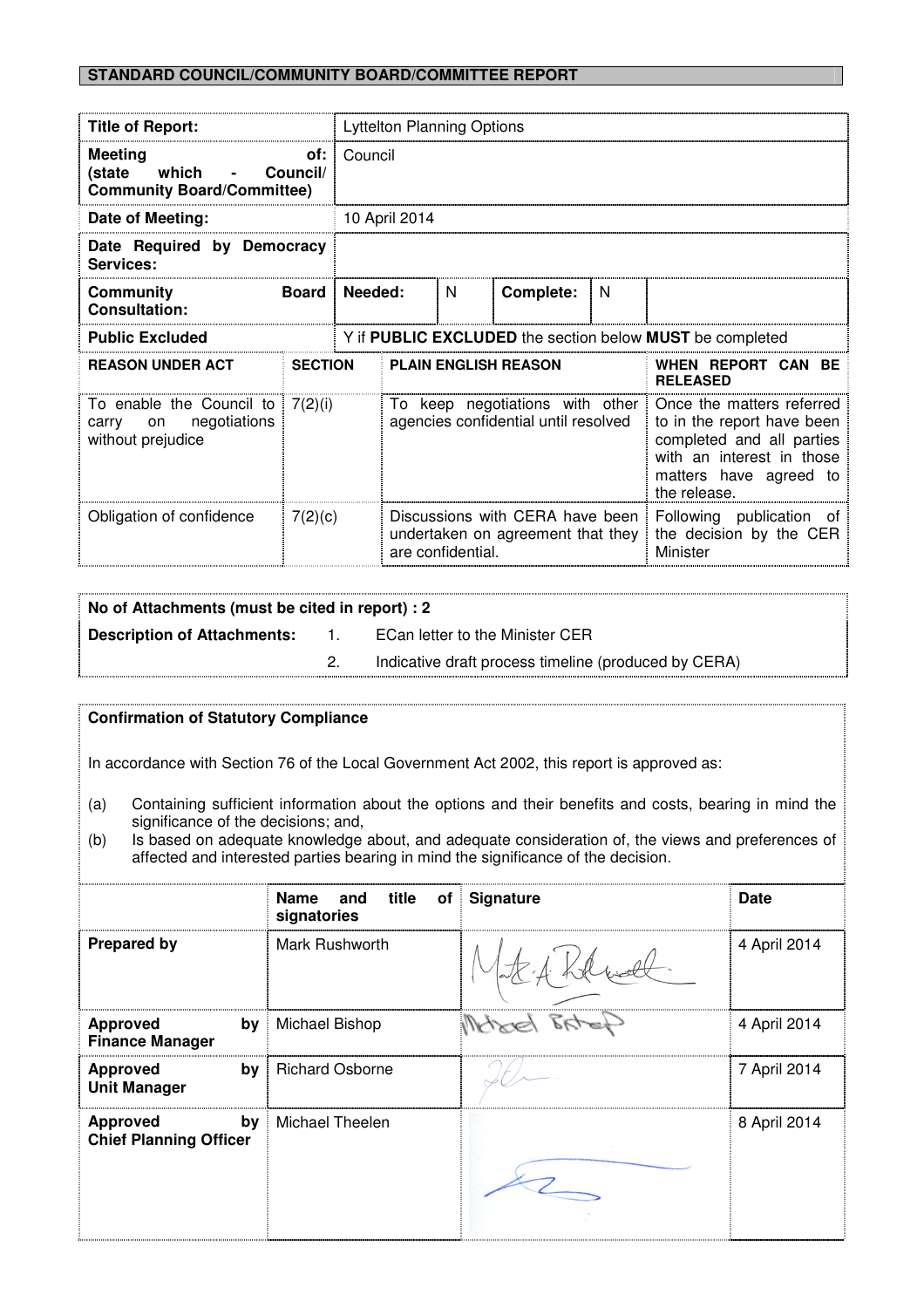# **LYTTELTON PLANNING OPTIONS**

|                              |                                                               | Contact | <b>Contact Details</b>       |
|------------------------------|---------------------------------------------------------------|---------|------------------------------|
| General Manager responsible: | Chief Planning Officer, Strategy and<br><b>Planning Group</b> |         |                              |
| Officer responsible:         | Transport and Research Unit Manager                           |         | Richard Osborne DDI 941 8047 |
| Author:                      | Mark Rushworth, Senior Planner, City<br><b>Planning Unit</b>  |         |                              |

#### 1. **PURPOSE AND ORIGIN OF REPORT**

1.1 To update Council on Lyttelton Planning options and seek endorsement in principle of a request that the Minister for Canterbury Earthquake Recovery direct the preparation of a Recovery Plan for Lyttelton Port, which focuses on land owned by the Lyttelton Port of Christchurch and the surrounding Coastal Marine Area. Two briefings to local Councillors were undertaken on these and other related matters on Thursday 20 and Wednesday 26 March 2014.

### 2. **EXECUTIVE SUMMARY**

- 2.1 Lyttelton suffered extensive damage from the 2010/2011 earthquakes. Lyttelton Port of Christchurch (LPC) was badly affected. It requires significant repairs, and is currently operating at reduced capacity. LPC has plans for long term redevelopment and expansion which will enable more efficient operation and will cater for the predicted growth in freight volumes. Environment Canterbury (ECan) has identified concerns over the resourcing implications for the number and complexity of coastal permits needed for the port's recovery. In December 2012 Dame Margaret Bazley wrote to the Minister for Canterbury Earthquake Recovery (Minister CER) seeking assistance. The letter forms **attachment 1**.
- 2.2 In addition to the port there has been extensive damage to the township of Lyttelton, particularly the town centre and infrastructure, including Sumner Road. Council has been addressing these issues in a number of ways including the Lyttleton Master Plan for the town centre, the facilities rebuild programme, the Sumner Road reopening project and the District Plan Review. Also, the Stronger Christchurch Infrastructure Rebuild Team (SCIRT) has developed a programme for repairing the horizontal infrastructure. While, as described below, there are existing processes in place to address these issues, there is no agreed process for addressing the repair and redevelopment of the Port.
- 2.3 The Minister CER directed CERA to work with LPC, ECan, CCC, NZTA and Ngai Tahu to consider possible approaches to the range of issues facing Lyttelton. A working group of staff from these organisations (excluding LPC), together with officials from Treasury, the Ministry for the Environment and Department of Conservation was established to progress consideration of options and prepare advice for the Minister. Three main options were identified:
	- **Existing Resource Management Act processes;**
	- Legislative intervention under the Canterbury Earthquake Recovery Act (CER Act);
	- A Recovery Plan process.

-

 The preferred approach of the working group and the Chief Executives Advisory Group (CEAG) is that a Recovery Plan is considered appropriate to address the repair and reinstatement of the port with a focus on land owned by LPC and the surrounding Coastal Marine Area<sup>1</sup>. However, the exact area over which a Recovery Plan applies remains to

- (b) of which the landward boundary is the line of mean high water springs, except that where that line crosses a river, the landward boundary at that point shall be whichever is the lesser of—
	- (i) 1 kilometre upstream from the mouth of the river; or
	- (ii) the point upstream that is calculated by multiplying the width of the river mouth by 5.

<sup>•</sup> <sup>1</sup> coastal marine area means the foreshore, seabed, and coastal water, and the air space above the water— (a) of which the seaward boundary is the outer limits of the territorial sea: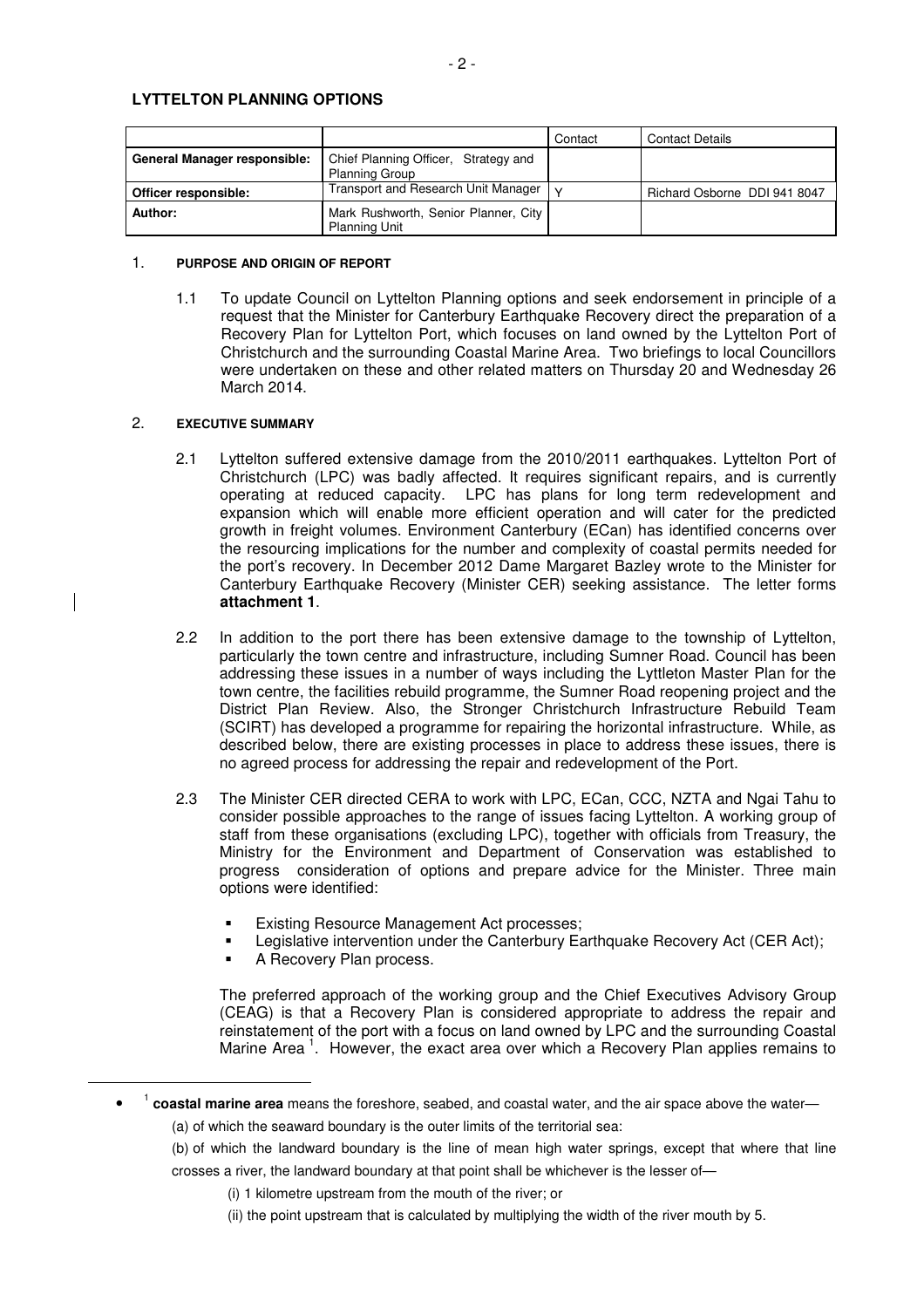be determined. The Minister CER now needs to determine which option to follow. It should be noted that if a Recovery Plan approach is adopted it is likely to be led by ECan.

### 3. **BACKGROUND**

 3.1 The township and port of Lyttelton suffered extensive damage as a result of the 2010/11 earthquakes. A number of recovery related projects are underway. This report provides a brief overview of these, and considers the options for addressing the recovery of the port which have been presented to the Minister CER. It also seeks endorsement of requesting the Minister CER to direct ECan to prepare a Recovery Plan for Lyttelton port which will likely focus on land owned by LPC and the surrounding Coastal Marine Area. As noted above, the exact area over which a Recovery Plan may apply is yet to be determined.

## **Lyttelton Port of Christchurch**

- 3.2 LPC suffered major damage as a result of the Canterbury Earthquakes. LPC commissioned work to identify the potential scope of works and the resource consents needed for recovery. This suggested that a significant number of resource consents would be required (mostly in relation to the ECan Regional Coastal Environment Plan). The works include repair and reinstatement of existing wharves, reclamation of up to an additional 20 ha of the harbour for relocation and expansion of port activities, and creation of a new marina with increased public access to the waterfront.
- 3.3 LPC has also been developing a long term redevelopment plan for the reinstatement and future growth of the port. In general this seeks to gradually move a significant amount of the port's operational area to the east (onto reclaimed land). The fuel tank farm would remain in its current location, but with the fuel wharf relocated to allow for larger ships. A new marina together with some commercial development is envisaged for the western side of the inner harbour. LPC has not yet shared full details of this plan with the strategic partners or the wider community, however, there was a media release on its broad details on 8 November 2013 http://www.stuff.co.nz/the-press/business/9378703/1b-Lyttelton-Portredevelopment-planned

#### **Council Projects**

3.4 Council has a number of projects underway in the Lyttelton area, including:

Lyttelton Master Plan – adopted June 2012. This plan has been developed with extensive community participation and support, and provides a vision for the rebuild and recovery of the town centre together with 31 targeted Actions. The plan considers opportunities to improve integration with the adjacent port, particularly in relation to access to the inner harbour and waterfront. Implementation of the Actions has commenced. http://resources.ccc.govt.nz/files/AllCommsStuff/SuburbanCentresProgramme/LytteltonM asterPlan.pdf

Facilities Rebuild – The Facilities Rebuild Plan provides a framework for decision making about the work that will be carried out on all the buildings in the programme. The initial priority list includes:

- Lyttelton Service Centre
- Lyttelton Recreation Centre and Trinity Hall
- Norman Kirk Memorial Pool Lyttelton
- Grubb Cottage Lyttelton
- Lyttelton Visitor & Information Centre and toilet
- Social Housing facilities 4 complexes, 20 units
- **Lyttelton Recreation Ground Pavilion**

District Plan Review – Phase 1 includes the town centre including some of the issues identified through the Master Plan. Phase 2 will include the Port as one of the Special Purpose Areas. This will address the land use elements of the port above mean high water springs.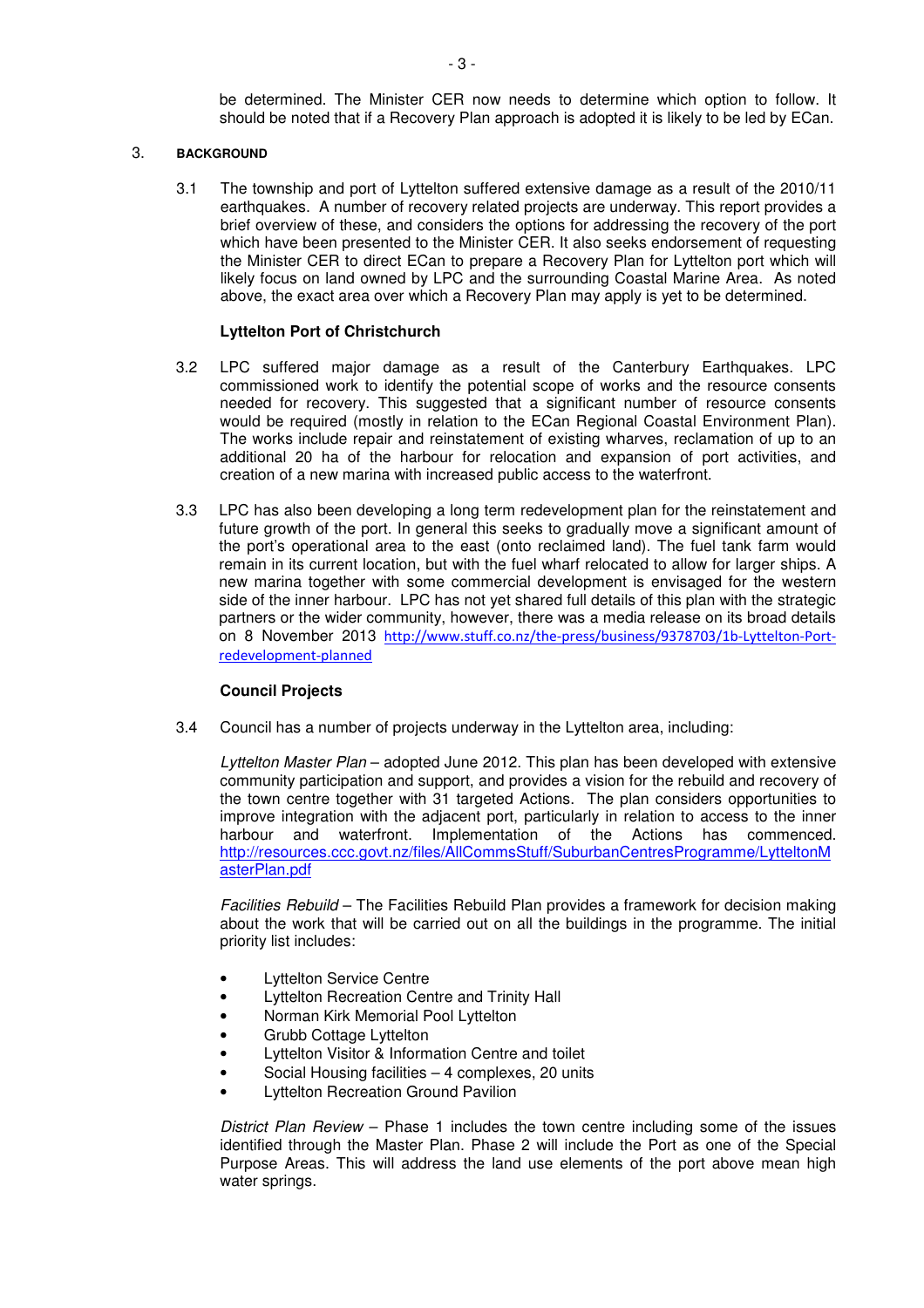Reopening Sumner Road – This comprises of two main components. The first is the mitigation of risk from geotechnical hazards and the second is the repair of the damaged roading assets (road surface, retaining walls etc). The project aims to return the road to a pre-quake level of service and re-open it by the end of 2016.

At this stage the proposed engineering solutions consist of source rock works in the form of scaling and trundling, the construction of two bunds to catch rockfall from gullies and a section of benching at the Crater Rim Bluffs. These are earthquake recovery works which Council officers consider are within scope of the Canterbury Earthquake RMA Order in Council for land and infrastructure repair. That means that a resource consent application for that work must follow the streamlined process required by that Order in Council. A separate report is being prepared for Council on this project.

3.6 SCIRT horizontal infrastructure repairs have commenced on retaining walls, further works for water and roading repairs are scheduled for commencement in 2015.

## **Joint Projects**

3.7 There are two collaborative projects currently underway that have a bearing on the Port. These are inter-related, and co-ordination is being managed through the alignment of project teams from the strategic partners involved.

Lyttelton Access Statement - This seeks to establish reliable, resilient twenty four hour / seven day access to the Port of Lyttelton capable of meeting the predicted growth of freight until 2040 as well as cruise ships, commuter and recreational use. This primarily focuses on Norwich Quay and alternative options for accessing the port. It will also identify appropriate access to the waterfront for the Lyttelton community and visitors. A draft scoping report is being prepared with input from CCC, NZTA, LPC & KiwiRail. This is related to Lyttelton Master Plan action M2. It is proposed to report progress on this to the Environmental Committee and the local Community Board.

Greater Christchurch Freight Study - This comprises of three elements:

- Freight Demand Statement Origins/destinations, commodities, freight hubs and generation points, validation of Greater Christchurch Transport Statement growth forecasts.
- Freight Infrastructure Statement Current capacity assessment, infrastructure and supply chain capability assessment, key constraints and improvement opportunities.
- Freight Management Directions Statement Measures to optimise capacity, options for land use response, soft and hard improvement measures.

The partners in the freight study are; CCC, SDC, WDC, LPC, KiwiRail, NZTA, ECan, CIAL & CERA. It is proposed to report progress on this to the Environmental Committee.

## **Lyttelton Recovery Planning**

- 3.8 In December 2012 ECan wrote to the Minister CER outlining the difficulty that LPC would have in procuring the necessary resource consents for the rebuild and improvement of the Port, and sought the Minister's feedback on how to manage this. These concerns principally relate to resource consents required under the Regional Coastal Environment Plan that is administered by ECan. In September 2013, a Steering Group consisting of staff from CERA, Treasury, NZTA, Ngai Tahu, ECan and Council was established to consider the recovery planning issues for Lyttelton port and surrounds. This comprised of two main components:
	- Issues identification and analysis
	- Briefing Paper, providing advice on what intervention measures are considered necessary.
- 3.9 The issues stage sought to clarify which of the LPC projects are earthquake related and which are future growth measures. It has also sought to confirm the relationship and dependencies of the various projects proposed by LPC and the associated timing of delivery. It is noted that LPC is progressing some aspects of their recovery through the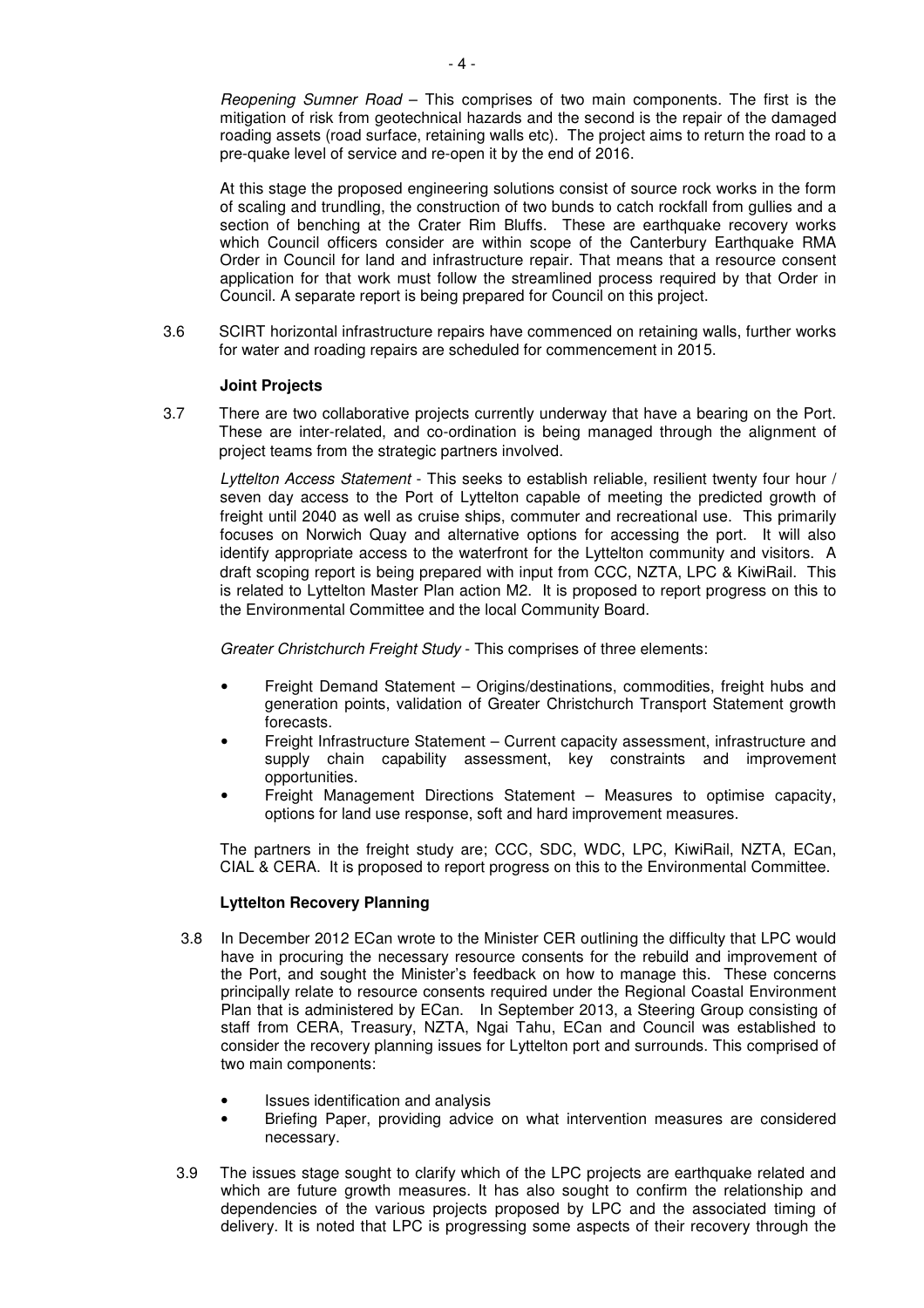existing established consenting processes, currently limited to the repair of Cashin Quay 2 and renewal of some discharge consents.

### 4. **COMMENT**

- 4.1 The proposed rebuild, reconfiguration and development works required for the recovery of the Port include more than 25 separate major infrastructure projects, and more than 60 individual 'projects' that will all require resource consent(s).
- 4.2 Most repair, rebuild and reconfiguration work will occur in the coastal marine area, and require consent under the Regional Coastal Environment Plan for the Canterbury Region. When the existing Regional Coastal Environment Plan was made operative, it was never contemplated that the Port would need to undertake such a large scale repair, rebuild and reconfiguration. The Regional Coastal Environment Plan does recognise the importance of the Port to the regional economy, but does not provide any clear direction for decision makers regarding the scale of the rebuild, reconfiguration and expansion that is being considered by LPC.
- 4.3 The community, the strategic partners, business and other stakeholders all require a relative level of certainty to have the confidence to progress recovery efforts. This is particularly the case for LPC, which needs to undertake significant recovery-related reinstatement and redevelopment works that could result in around \$1 billion of construction phase projects.
- 4.4 Officials from the agencies taking part in the Lyttelton Recovery Steering Group have considered a range of options. These have been simplified into three categories, which are analysed in more detail below:
	- Option 1: Existing Resource Management Act processes;
	- Option 2: Legislative intervention under the Canterbury Earthquake Recovery Act;
	- Option 3: A Recovery Plan process.

## **Option 1: Existing Resource Management Act processes**

There are a variety of options available under the Resource Management Act. These include:

## Lodging a regional plan change with the Environmental Protection Authority

A private plan change (lodged by LPC) or a plan change process led by ECan, and lodged with the Environmental Protection Authority would seek to make the existing planning framework more appropriate to the post-earthquake circumstances to provide clear direction for the proposed port reinstatement and development works. Resource consents would likely still be required in some instances following the plan changes. However, the plan changes would seek to lessen the number and complexity of consents required, provide a policy framework appropriate to the current post-earthquake environment, and provide clearer direction for the port's redevelopment. This option also has a reduced appeals process. Using the Environmental Protection Authority would ensure some public engagement, but no compulsory proactive engagement before lodging applications. Also, the timeframe for a plan change application to the EPA would likely be longer than a Recovery Plan process.

## Lodging (bundled) resource consents with the Environmental Protection Authority/ Seeking direct referral of (bundled) resource consents to the Environment Court

Although it is possible under the Resource Management Act to 'bundle' consents together and to deal with these at the same time through a co-ordinated hearing process, it would be difficult to do so in this instance. The scale and complexity of different projects spread across the port area means that LPC do not know all of the details around construction and design for every aspect of the rebuild at this stage, in order to prepare 'global' consent applications to cover the whole port. Given that construction techniques, materials and operational requirements can change over time, such details cannot be known years in advance. This means that assessing environmental effects would be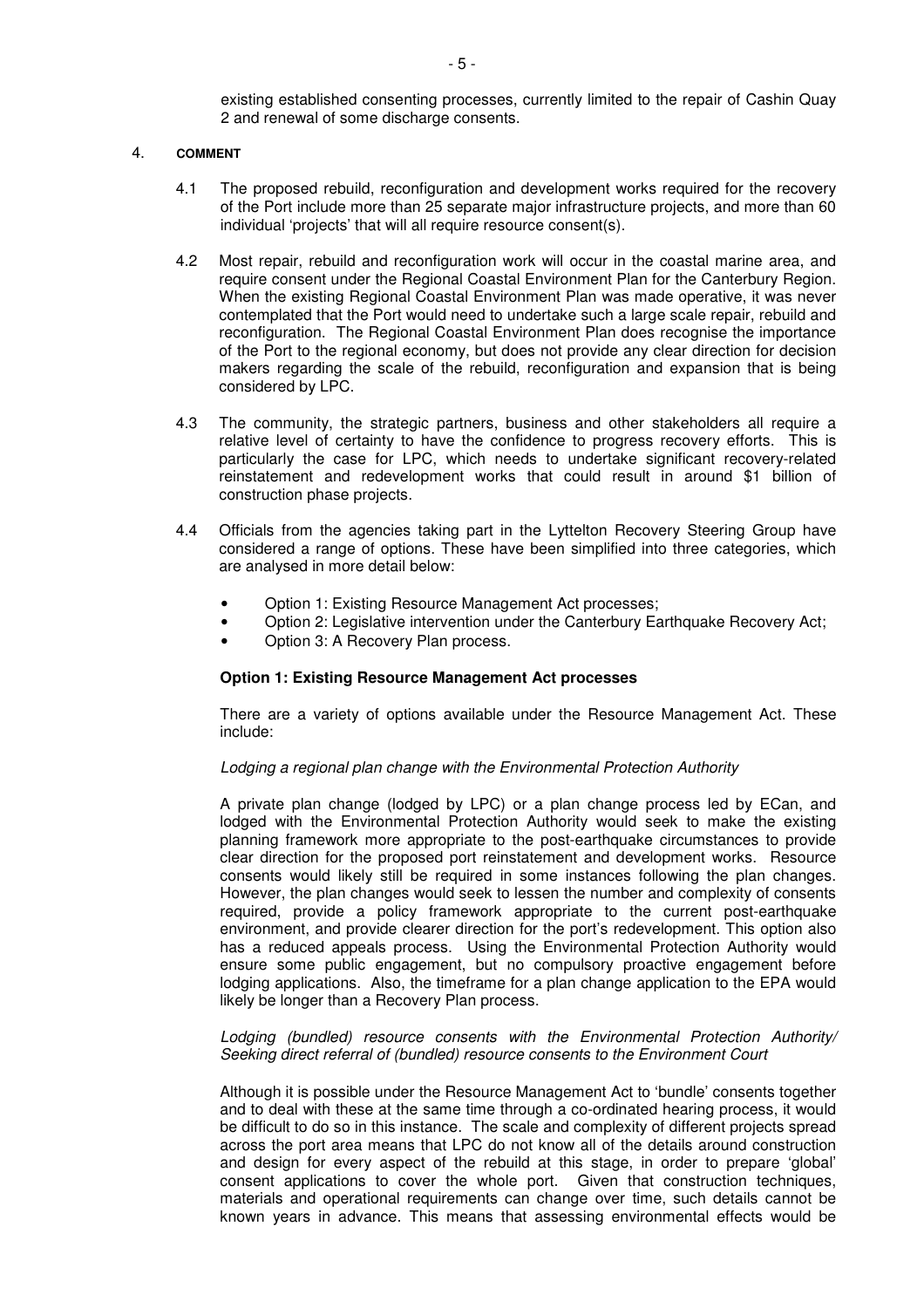difficult, and could mean that consents or conditions of consent would need to be revisited over time. The steering group's view is that it would be better to avoid lodging applications at the Council level as this would be time-consuming and costly.

#### Using Christchurch City Council's District Plan Review process

The district plan review process would only address issues outside of the Coastal Marine Area, which is not where the main redevelopment will occur.

Making numerous resource consent applications to the regional Council and to the CCC which may be dealt with in a mix of notified and non- notified processes

Lodging individual consents for the proposed redevelopment would be ad hoc, time consuming, expensive, will not provide certainty, and is unlikely to result in robust outcomes.

Overall, the advice from the officials steering group is that a plan change application lodged with the Environmental Protection Authority is considered the best available option under the Resource Management Act. However, as noted above, there are issues with this approach. Furthermore, a process under the auspices of the RMA can only address RMA documents, such as the Regional Coastal Environmental Plan, whereas a Recovery Plan may have a wider scope.

## **Option 2: Legislative intervention**

An Order in Council under the Canterbury Earthquake Recovery Act (CER Act) could be used to amend existing Resource Management Act processes and statutory documents, if it was considered 'reasonably necessary or expedient for all or any of the purposes of the CER Act. However, it is doubtful that the process of first seeking Cabinet approval of an Order in Council, and then following whatever timeframes are set out in the Order in Council, would significantly shorten timeframes more than what is already provided for under the Environmental Protection Authority pathway. In comparison, the Recovery Plan option considered below more closely aligns with the purposes of the CER Act and mitigates risks relating to public engagement and judicial review. For these reasons, officials do not recommend using an Order in Council.

Under section 27 of the CER Act the Minister CER may, by public notice, suspend, amend, or revoke the whole or any part of a Resource Management Act document, including regional and district plans. This option is not recommended by the steering group as it will not provide for any public engagement. Given the nature and scale of the issues it is also considered that this option would not accord with the purposes of the CER Act, and there is a high risk such a decision could be challenged successfully by judicial review.

#### **Option 3: Recovery Plan**

The Minister CER could direct that a Recovery Plan be developed specific to the Port area (which is a form of intervention available under the CER Act but we have dealt with it as a separate option). A Recovery Plan, to address matters relating to the repair and rebuild of the Port and the role that it plays in the environment of the Lyttelton harbour, the Lyttelton community and the wider economic recovery and prosperity of the region, could deliver a range of benefits. These include co-ordinating and directing recovery efforts, enabling community participation, and ensuring a focused timely and expedited recovery. There are some aspects that would be non-negotiable to ensure the safe and efficient operation of the Port, but other aspects will require a conversation and meaningful engagement between LPC, the surrounding community, users of the port, and other interested parties. It is anticipated a Recovery Plan could achieve these benefits through a number of mechanisms, and following community consultation and testing of information, may include:

• A port redevelopment plan and overarching strategy depicting the reconfiguration of the port, its integration with the surrounding area, and a range of other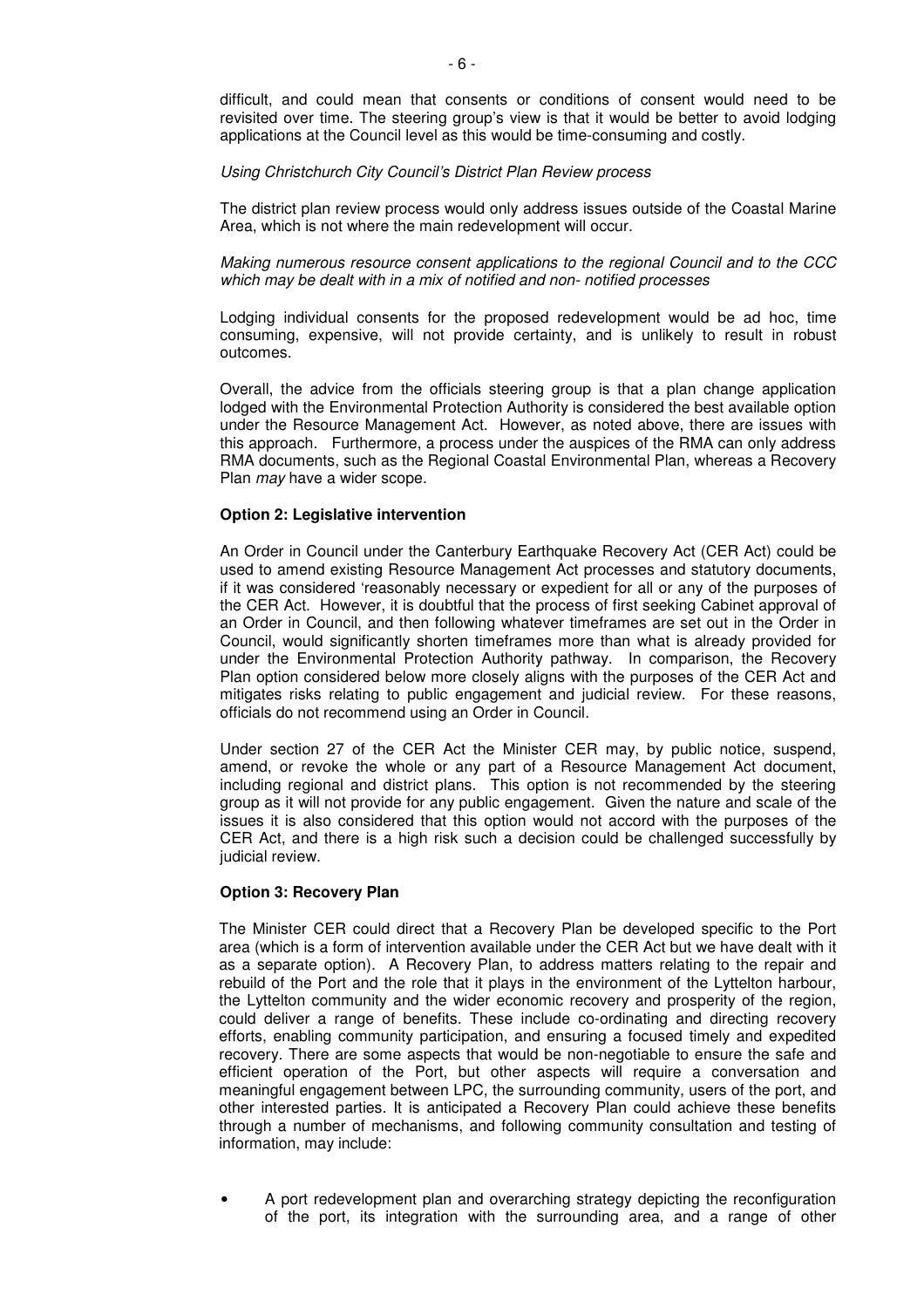environmental outcomes anticipated within the planning documents and the Recovery Plan;

- Amendments to key planning documents, particularly the Regional Coastal Environment Plan, to set out objectives and policies which are relevant to the rebuild and repair of the port following the earthquakes; and,
- Rules relevant to individual projects, or a simplified route through Resource Management Act consenting processes, through amending activity status and assessment criteria where appropriate.

In deciding whether a direction to prepare a Recovery Plan is consistent with the CER Act, it is important for the Minister CER to assess whether such intervention is 'necessary in accordance with the purposes of the Act', including the overarching purpose of achieving the full social, economic, cultural and environmental well-being of greater Christchurch communities in a timely and expeditious manner, when compared to business as usual processes. The Minister CER has also asked CERA officials to provide information to him regarding the views of the strategic partners, and the Community Forum, before reaching a decision on whether any intervention is necessary. An indicative draft outline of the process compared with a plan change process lodged with the EPA forms **attachment 2**.

- 4.5 The Chief Executives Advisory Group has considered the issues and options for the recovery of Lyttelton, and considers that a Recovery Plan which focuses on land owned by LPC and the surrounding Coastal Marine Area is appropriate.
- 4.6 If Council endorses the Minister CER direct that a Recovery Plan be prepared, then the Minister will need to provide direction on which agency will lead the process and the consultation required. It is anticipated that ECan would be the lead agency as it is expected that the plan would primarily relate to their area of responsibility, i.e. coastal planning. Council has key interests in a number of areas:
	- Integration with other processes (as noted above)
	- Integration with the town centre Master Plan
	- Community input and participation
	- Impacts on the harbour and local iwi

 CERA have indicated that a Recovery Plan would be prepared "in consultation with" Council and the other strategic partners. In order to ensure that there is effective coordination between staff and Council on input in a Recovery Plan it could be useful to establish an internal working party comprising of relevant Councillors and Lyttelton-Mount Herbert Community Board representatives to provide necessary governance feedback into the process.

## **Conclusion**

 Officials consider that the Recovery Plan process and a plan change application lodged with the Environmental Protection Authority are the best available options. The primary benefits of a Recovery Plan are as follows:

- the consultation process could be better defined to meet the needs of the community, as well as LPC;
- it may provide greater certainty;
- it may be more timely;
- it may have a wider scope than a plan change process which can only address Resource Management Act documents.

 The 'costs' associated with this process is that it could require considerable Council staff resource, whereas an EPA process would primarily be between ECan and LPC.

## 5. **FINANCIAL IMPLICATIONS**

5.1 Funding arrangements have been discussed between LPC, ECan and CERA. The recommendation is that the costs for a Recovery Plan would be covered by the LPC, ECan and CERA. However, CCC would need to contribute considerable staff resource